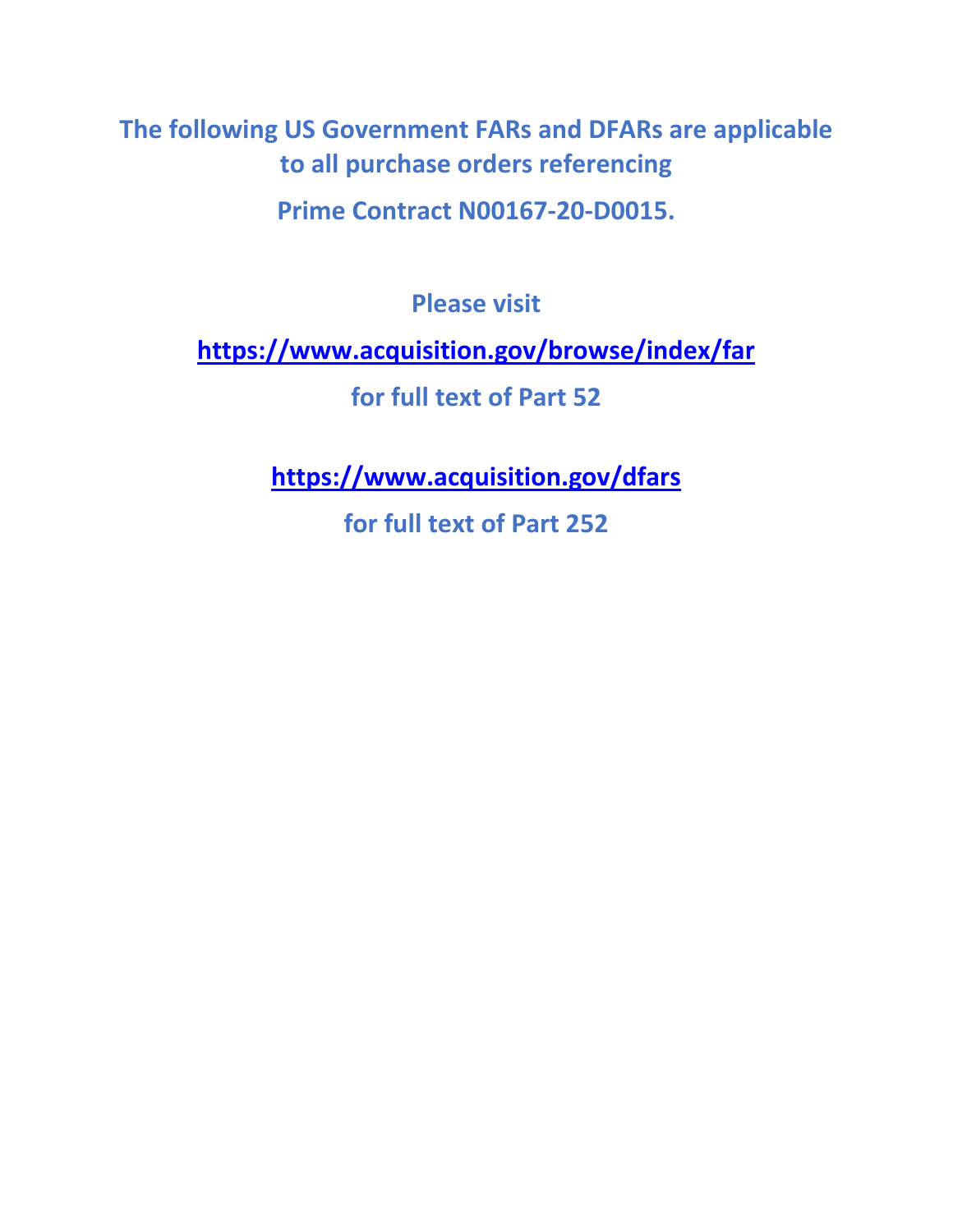# Section I - Contract Clauses

# CLAUSES INCORPORATED BY REFERENCE

| 52.202-1  | Definitions                                                            | <b>NOV 2013</b> |
|-----------|------------------------------------------------------------------------|-----------------|
| 52.203-3  | Gratuities                                                             | APR 1984        |
| 52.203-5  | <b>Covenant Against Contingent Fees</b>                                | <b>MAY 2014</b> |
| 52.203-6  | Restrictions On Subcontractor Sales To The Government                  | <b>SEP 2006</b> |
| 52.203-7  | Anti-Kickback Procedures                                               | <b>MAY 2014</b> |
| 52.203-8  | Cancellation, Rescission, and Recovery of Funds for Illegal orMAY 2014 |                 |
|           | <b>Improper Activity</b>                                               |                 |
| 52.203-10 | Price Or Fee Adjustment For Illegal Or Improper Activity               | MAY 2014        |
| 52.203-12 | Limitation On Payments To Influence Certain Federal                    | <b>OCT 2010</b> |
|           | Transactions                                                           |                 |
| 52.203-13 | Contractor Code of Business Ethics and Conduct                         | <b>OCT 2015</b> |
| 52.203-17 | Contractor Employee Whistleblower Rights and Requirement APR 2014      |                 |
|           | To Inform Employees of Whistleblower Rights                            |                 |
| 52.203-19 | Prohibition on Requiring Certain Internal Confidentiality              | <b>JAN 2017</b> |
|           | <b>Agreements or Statements</b>                                        |                 |
| 52.204-2  | <b>Security Requirements</b>                                           | AUG 1996        |
| 52.204-4  | Printed or Copied Double-Sided on Postconsumer Fiber                   | <b>MAY 2011</b> |
|           | <b>Content Paper</b>                                                   |                 |
| 52.204-10 | Reporting Executive Compensation and First-Tier                        | <b>OCT 2018</b> |
|           | <b>Subcontract Awards</b>                                              |                 |
| 52.204-13 | System for Award Management Maintenance                                | <b>OCT 2018</b> |
| 52.204-18 | Commercial and Government Entity Code Maintenance                      | <b>JUL 2016</b> |
| 52.204-19 | Incorporation by Reference of Representations and<br>Certifications.   | <b>DEC 2014</b> |
| 52.204-23 | Prohibition on Contracting for Hardware, Software, and                 | <b>JUL 2018</b> |
|           | Services Developed or Provided by Kaspersky Lab and Other              |                 |
|           | Covered Entities.                                                      |                 |
| 52.204-25 | Prohibition on Contracting for Certain Telecommunications              | <b>AUG 2020</b> |
|           | and Video Surveillance Services or Equipment.                          |                 |
| 52.209-6  | Protecting the Government's Interest When Subcontracting               | <b>OCT 2015</b> |
|           | With Contractors Debarred, Suspended, or Proposed for                  |                 |
|           | Debarment                                                              |                 |
| 52.209-9  | Updates of Publicly Available Information Regarding                    | <b>OCT 2018</b> |
|           | <b>Responsibility Matters</b>                                          |                 |
| 52.209-10 | Prohibition on Contracting With Inverted Domestic                      | NOV 2015        |
|           | Corporations                                                           |                 |
| 52.210-1  | Market Research                                                        | APR 2011        |
| 52.211-5  | <b>Material Requirements</b>                                           | <b>AUG 2000</b> |
| 52.211-15 | Defense Priority And Allocation Requirements                           | <b>APR 2008</b> |
| 52.215-2  | Audit and Records--Negotiation                                         | <b>OCT 2010</b> |
| 52.215-8  | Order of Precedence--Uniform Contract Format                           | <b>OCT 1997</b> |
| 52.215-11 | Price Reduction for Defective Certified Cost or Pricing Data--AUG 2011 |                 |
|           | Modifications                                                          |                 |
| 52.215-13 | Subcontractor Certified Cost or Pricing Data--Modifications            | OCT 2010        |
| 52.215-14 | Integrity of Unit Prices                                               | <b>OCT 2010</b> |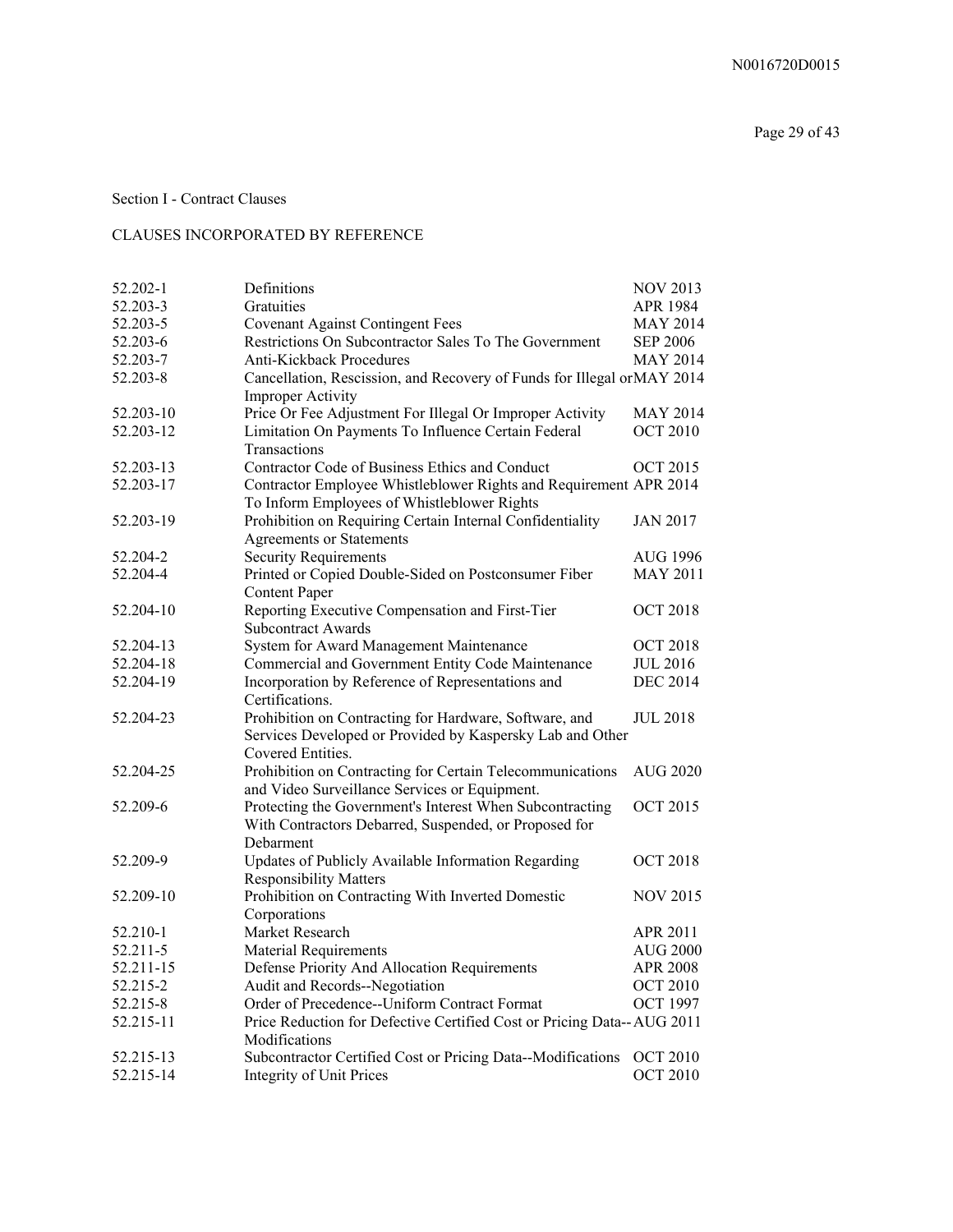# Page 30 of 43

| 52.215-21 Alt IV | Requirements for Certified Cost or Pricing Data and Data<br>Other Than Certified Cost or Pricing Data -- Modifications | <b>OCT 2010</b> |
|------------------|------------------------------------------------------------------------------------------------------------------------|-----------------|
|                  | (Oct 2010) - Alternate IV                                                                                              |                 |
| 52.219-8         | <b>Utilization of Small Business Concerns</b>                                                                          | <b>OCT 2018</b> |
| 52.219-9 (Dev)   | Small Business Subcontracting Plan (Deviation 2018-O0018) AUG 2018                                                     |                 |
| 52.219-28        | Post-Award Small Business Program Rerepresentation                                                                     | <b>JUL 2013</b> |
| 52.222-3         | Convict Labor                                                                                                          | <b>JUN 2003</b> |
| 52.222-4         | Contract Work Hours and Safety Standards - Overtime                                                                    | <b>MAY 2018</b> |
|                  | Compensation                                                                                                           |                 |
| 52.222-19        | Child Labor -- Cooperation with Authorities and Remedies                                                               | <b>OCT 2019</b> |
| 52.222-20        | Contracts for Materials, Supplies, Articles, and Equipment                                                             | <b>MAY 2014</b> |
|                  | Exceeding \$15,000                                                                                                     |                 |
| 52.222-21        | Prohibition Of Segregated Facilities                                                                                   | APR 2015        |
| 52.222-26        | <b>Equal Opportunity</b>                                                                                               | <b>SEP 2016</b> |
| 52.222-35        | <b>Equal Opportunity for Veterans</b>                                                                                  | <b>OCT 2015</b> |
| 52.222-36        | Equal Opportunity for Workers with Disabilities                                                                        | <b>JUL 2014</b> |
| 52.222-37        | <b>Employment Reports on Veterans</b>                                                                                  | <b>FEB 2016</b> |
| 52.222-50        | Combating Trafficking in Persons                                                                                       | <b>JAN 2019</b> |
| 52.222-54        | <b>Employment Eligibility Verification</b>                                                                             | <b>OCT 2015</b> |
| 52.223-6         | Drug-Free Workplace                                                                                                    | <b>MAY 2001</b> |
| 52.223-18        | Encouraging Contractor Policies To Ban Text Messaging                                                                  | <b>AUG 2011</b> |
|                  | While Driving                                                                                                          |                 |
| 52.225-13        | Restrictions on Certain Foreign Purchases                                                                              | <b>JUN 2008</b> |
| 52.227-1         | Authorization and Consent                                                                                              | <b>DEC 2007</b> |
| 52.227-2         | Notice And Assistance Regarding Patent And Copyright<br>Infringement                                                   | <b>DEC 2007</b> |
| 52.229-3         | Federal, State And Local Taxes                                                                                         | FEB 2013        |
| 52.232-1         | Payments                                                                                                               | APR 1984        |
| 52.232-8         | Discounts For Prompt Payment                                                                                           | <b>FEB 2002</b> |
| 52.232-11        | Extras                                                                                                                 | APR 1984        |
| 52.232-17        | Interest                                                                                                               | <b>MAY 2014</b> |
| 52.232-23        | Assignment Of Claims                                                                                                   | <b>MAY 2014</b> |
| 52.232-25        | Prompt Payment                                                                                                         | <b>JAN 2017</b> |
| 52.232-39        | Unenforceability of Unauthorized Obligations                                                                           | <b>JUN 2013</b> |
| 52.232-40        | Providing Accelerated Payments to Small Business                                                                       | <b>DEC 2013</b> |
|                  | Subcontractors                                                                                                         |                 |
| 52.233-1         | Disputes                                                                                                               | <b>MAY 2014</b> |
| 52.233-1 Alt I   | Disputes (May 2014) - Alternate I                                                                                      | <b>DEC</b> 1991 |
| 52.233-3         | Protest After Award                                                                                                    | <b>AUG 1996</b> |
| 52.233-4         | Applicable Law for Breach of Contract Claim                                                                            | <b>OCT 2004</b> |
| 52.242-13        | Bankruptcy                                                                                                             | <b>JUL 1995</b> |
| 52.243-1         | Changes--Fixed Price                                                                                                   | <b>AUG 1987</b> |
| 52.244-6         | Subcontracts for Commercial Items                                                                                      | AUG 2019        |
| 52.245-1         | <b>Government Property</b>                                                                                             | <b>JAN 2017</b> |
| 52.245-9         | Use And Charges                                                                                                        | APR 2012        |
| 52.246-2         | Inspection Of Supplies--Fixed Price                                                                                    | <b>AUG 1996</b> |
| 52.246-24        | Limitation Of Liability--High-Value Items                                                                              | FEB 1997        |
| 52.248-1         | Value Engineering                                                                                                      | <b>OCT 2010</b> |
| 52.249-2         | Termination For Convenience Of The Government (Fixed-                                                                  | APR 2012        |
|                  | Price)                                                                                                                 |                 |
| 52.249-8         | Default (Fixed-Price Supply & Service)                                                                                 | APR 1984        |
| 52.253-1         | <b>Computer Generated Forms</b>                                                                                        | <b>JAN 1991</b> |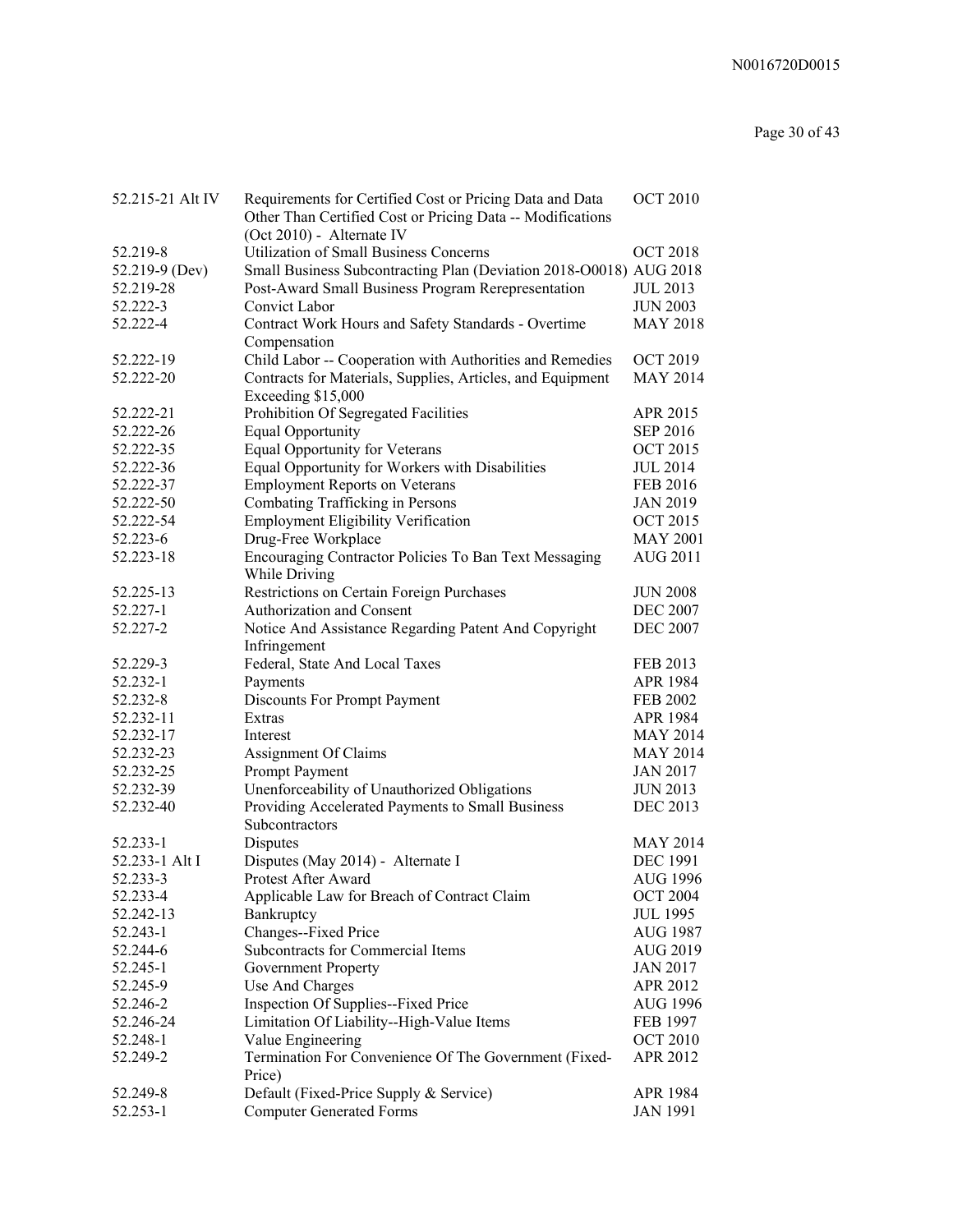# Page 31 of 43

| 252.201-7000 | Contracting Officer's Representative                                   | <b>DEC 1991</b> |
|--------------|------------------------------------------------------------------------|-----------------|
| 252.203-7000 | Requirements Relating to Compensation of Former DoD<br>Officials       | <b>SEP 2011</b> |
| 252.203-7001 | Prohibition On Persons Convicted of Fraud or Other Defense- DEC 2008   |                 |
|              | <b>Contract-Related Felonies</b>                                       |                 |
| 252.203-7002 | Requirement to Inform Employees of Whistleblower Rights                | <b>SEP 2013</b> |
| 252.203-7003 | Agency Office of the Inspector General                                 | <b>AUG 2019</b> |
| 252.204-7000 | Disclosure Of Information                                              | <b>OCT 2016</b> |
| 252.204-7003 | Control Of Government Personnel Work Product                           | APR 1992        |
| 252.204-7012 | Safeguarding Covered Defense Information and Cyber                     | <b>OCT 2016</b> |
|              | <b>Incident Reporting</b>                                              |                 |
| 252.204-7015 | Notice of Authorized Disclosure of Information for Litigation MAY 2016 |                 |
|              | Support                                                                |                 |
| 252.209-7004 | Subcontracting With Firms That Are Owned or Controlled By MAY 2019     |                 |
|              | The Government of a Country that is a State Sponsor of                 |                 |
|              | Terrorism                                                              |                 |
| 252.211-7007 | Reporting of Government-Furnished Property                             | <b>AUG 2012</b> |
| 252.211-7008 | Use of Government-Assigned Serial Numbers                              | <b>SEP 2010</b> |
| 252.219-7003 | Small Business Subcontracting Plan (DOD Contracts)                     | <b>MAY 2019</b> |
| 252.222-7006 | Restrictions on the Use of Mandatory Arbitration Agreements DEC 2010   |                 |
| 252.223-7004 | Drug Free Work Force                                                   | <b>SEP 1988</b> |
| 252.223-7008 | Prohibition of Hexavalent Chromium                                     | <b>JUN 2013</b> |
| 252.225-7001 | Buy American And Balance Of Payments Program-- Basic                   | <b>DEC 2017</b> |
| 252.225-7009 | Restriction on Acquisition of Certain Articles Containing              | <b>OCT 2014</b> |
|              | <b>Specialty Metals</b>                                                |                 |
| 252.225-7012 | Preference For Certain Domestic Commodities                            | <b>DEC 2017</b> |
| 252.225-7048 | <b>Export-Controlled Items</b>                                         | <b>JUN 2013</b> |
| 252.227-7013 | Rights in Technical Data--Noncommercial Items                          | <b>FEB 2014</b> |
| 252.227-7016 | Rights in Bid or Proposal Information                                  | <b>JAN 2011</b> |
| 252.227-7030 | Technical Data--Withholding Of Payment                                 | <b>MAR 2000</b> |
| 252.227-7037 | Validation of Restrictive Markings on Technical Data                   | <b>SEP 2016</b> |
| 252.232-7003 | Electronic Submission of Payment Requests and Receiving                | <b>DEC 2018</b> |
|              | Reports                                                                |                 |
| 252.232-7010 | Levies on Contract Payments                                            | <b>DEC 2006</b> |
| 252.243-7001 | Pricing Of Contract Modifications                                      | <b>DEC 1991</b> |
| 252.245-7001 | Tagging, Labeling, and Marking of Government-Furnished<br>Property     | APR 2012        |
| 252.245-7002 | Reporting Loss of Government Property                                  | <b>DEC 2017</b> |
| 252.245-7003 | Contractor Property Management System Administration                   | APR 2012        |
| 252.245-7004 | Reporting, Reutilization, and Disposal                                 | <b>DEC 2017</b> |
| 252.246-7003 | Notification of Potential Safety Issues                                | <b>JUN 2013</b> |
| 252.247-7023 | Transportation of Supplies by Sea                                      | FEB 2019        |

# CLAUSES INCORPORATED BY FULL TEXT

# 52.204-21 BASIC SAFEGUARDING OF COVERED CONTRACTOR INFORMATION SYSTEMS (JUN 2016)

(a) Definitions. As used in this clause--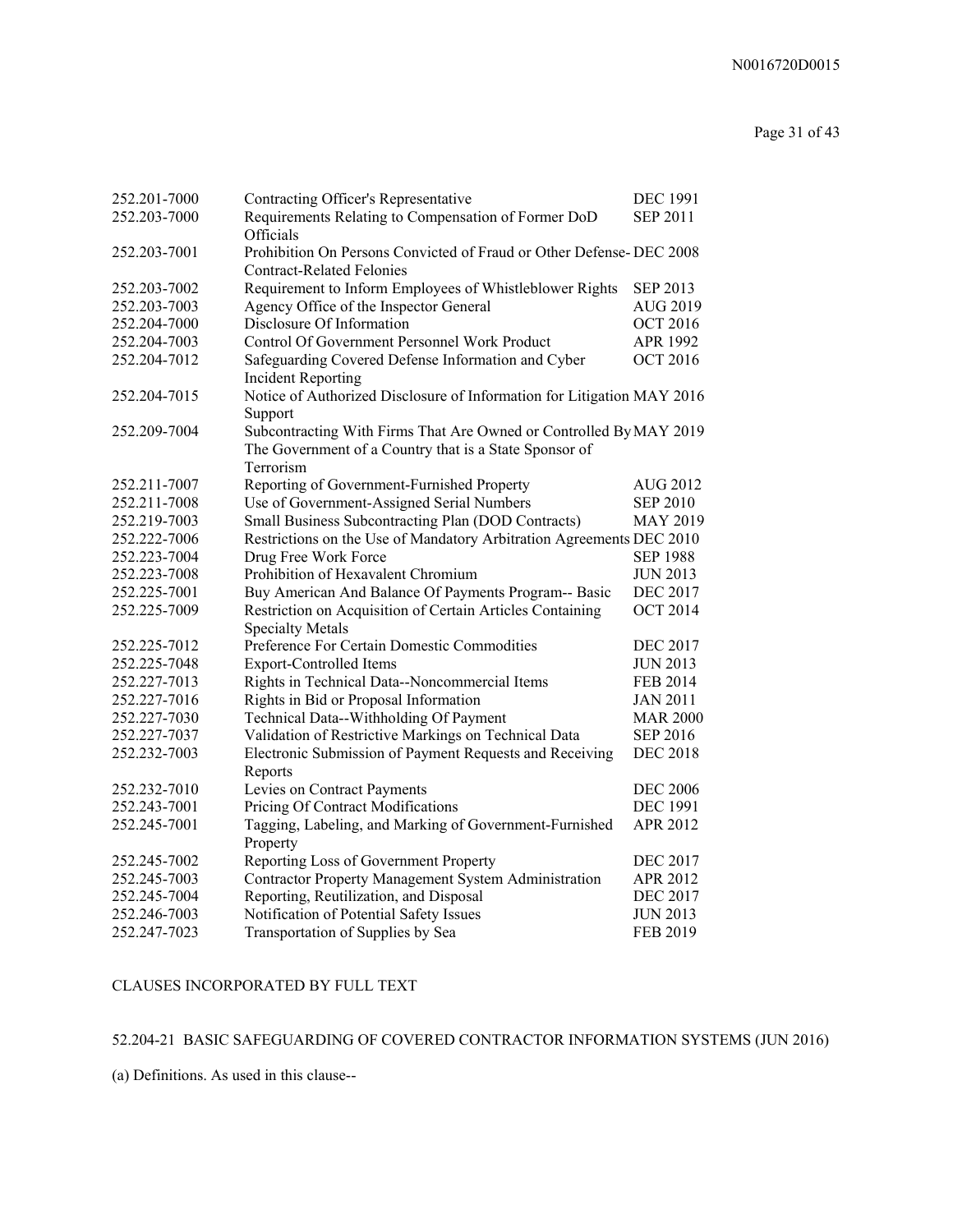Covered contractor information system means an information system that is owned or operated by a contractor that processes, stores, or transmits Federal contract information.

Federal contract information means information, not intended for public release, that is provided by or generated for the Government under a contract to develop or deliver a product or service to the Government, but not including information provided by the Government to the public (such as on public Web sites) or simple transactional information, such as necessary to process payments.

Information means any communication or representation of knowledge such as facts, data, or opinions, in any medium or form, including textual, numerical, graphic, cartographic, narrative, or audiovisual (Committee on National Security Systems Instruction (CNSSI) 4009).

Information system means a discrete set of information resources organized for the collection, processing, maintenance, use, sharing, dissemination, or disposition of information (44 U.S.C. 3502).

Safeguarding means measures or controls that are prescribed to protect information systems.

(b) Safeguarding requirements and procedures.

(1) The Contractor shall apply the following basic safeguarding requirements and procedures to protect covered contractor information systems. Requirements and procedures for basic safeguarding of covered contractor information systems shall include, at a minimum, the following security controls:

(i) Limit information system access to authorized users, processes acting on behalf of authorized users, or devices (including other information systems).

(ii) Limit information system access to the types of transactions and functions that authorized users are permitted to execute.

(iii) Verify and control/limit connections to and use of external information systems.

(iv) Control information posted or processed on publicly accessible information systems.

(v) Identify information system users, processes acting on behalf of users, or devices.

(vi) Authenticate (or verify) the identities of those users, processes, or devices, as a prerequisite to allowing access to

organizational information systems.

(vii) Sanitize or destroy information system media containing Federal Contract Information before disposal or release for reuse.

(viii) Limit physical access to organizational information systems, equipment, and the respective operating environments to authorized individuals.

(ix) Escort visitors and monitor visitor activity; maintain audit logs of physical access; and control and manage physical access devices.

 (x) Monitor, control, and protect organizational communications (i.e., information transmitted or received by organizational information systems) at the external boundaries and key internal boundaries of the information systems.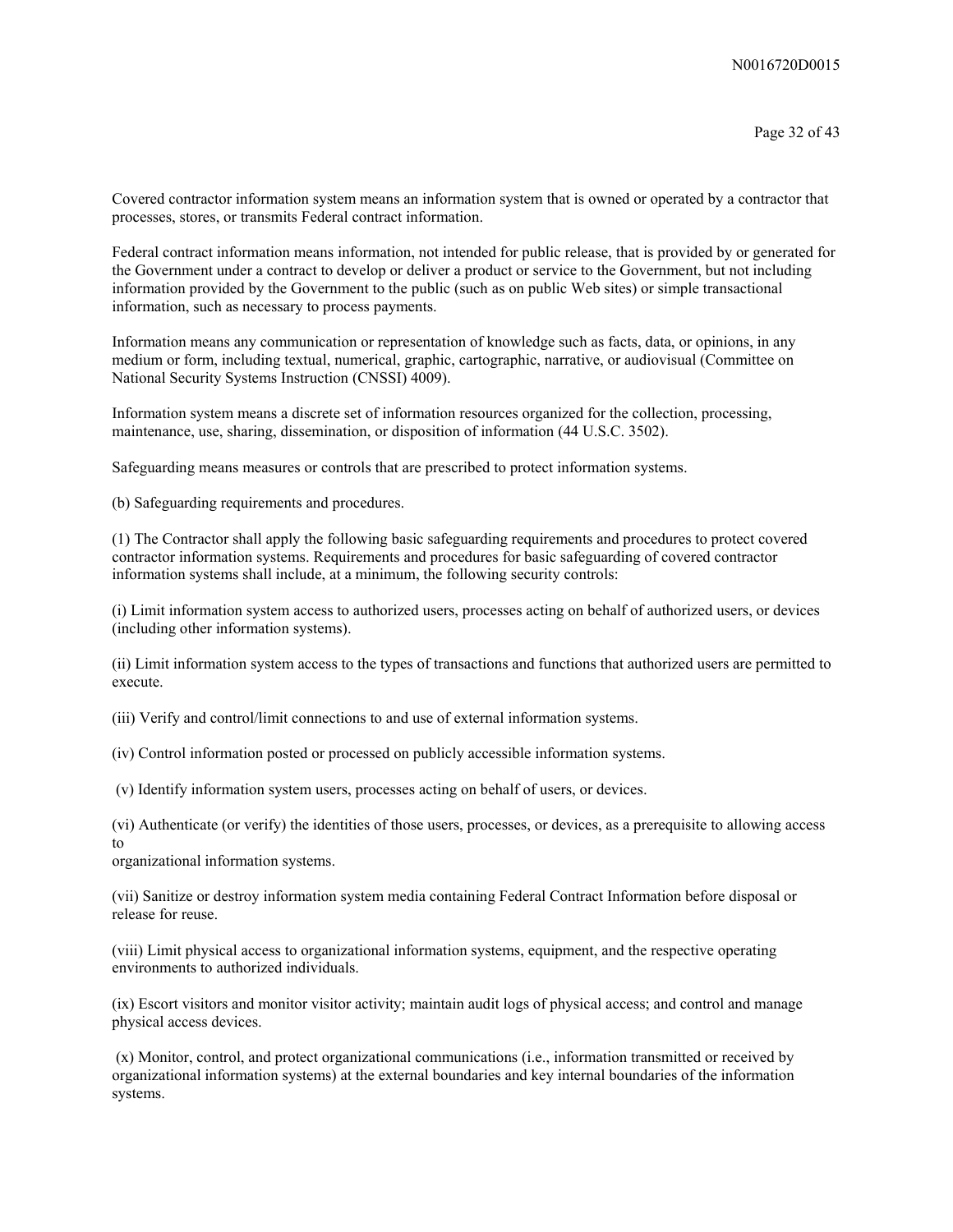(xi) Implement subnetworks for publicly accessible system components that are physically or logically separated from internal networks.

(xii) Identify, report, and correct information and information system flaws in a timely manner.

(xiii) Provide protection from malicious code at appropriate locations within organizational information systems.

(xiv) Update malicious code protection mechanisms when new releases are available.

(xv) Perform periodic scans of the information system and real-time scans of files from external sources as files are downloaded, opened, or executed.

(2) Other requirements. This clause does not relieve the Contractor of any other specific safeguarding requirements specified by Federal agencies and departments relating to covered contractor information systems generally or other Federal safeguarding requirements for controlled unclassified information (CUI) as established by Executive Order 13556.

(c) Subcontracts. The Contractor shall include the substance of this clause, including this paragraph (c), in subcontracts under this contract (including subcontracts for the acquisition of commercial items, other than commercially available off-the-shelf items), in which the subcontractor may have Federal contract information residing in or transiting through its information system.

(End of clause)

## 52.216-19 ORDER LIMITATIONS (OCT 1995)

(a) Minimum order. When the Government requires supplies or services covered by this contract in an amount of less than 1 Tailcone, the Government is not obligated to purchase, nor is the Contractor obligated to furnish, those supplies or services under the contract.

(b) Maximum order. The Contractor is not obligated to honor -

(1) Any order for a single item in excess of 3 Tailcones;

(2) Any order for a combination of items in excess of 3 Tailcones; or

(3) A series of orders from the same ordering office within the same CLIN year that together call for quantities exceeding the limitation in paragraph (b) (1) or (2) of this section.

(c) If this is a requirements contract (i.e., includes the Requirements clause at subsection 52.216-21 of the Federal Acquisition Regulation (FAR)), the Government is not required to order a part of any one requirement from the Contractor if that requirement exceeds the maximum-order limitations in paragraph (b) of this section.

(d) Notwithstanding paragraphs (b) and (c) of this section, the Contractor shall honor any order exceeding the maximum order limitations in paragraph (b), unless that order (or orders) is returned to the ordering office within 10 days after issuance, with written notice stating the Contractor's intent not to ship the item (or items) called for and the reasons. Upon receiving this notice, the Government may acquire the supplies or services from another source.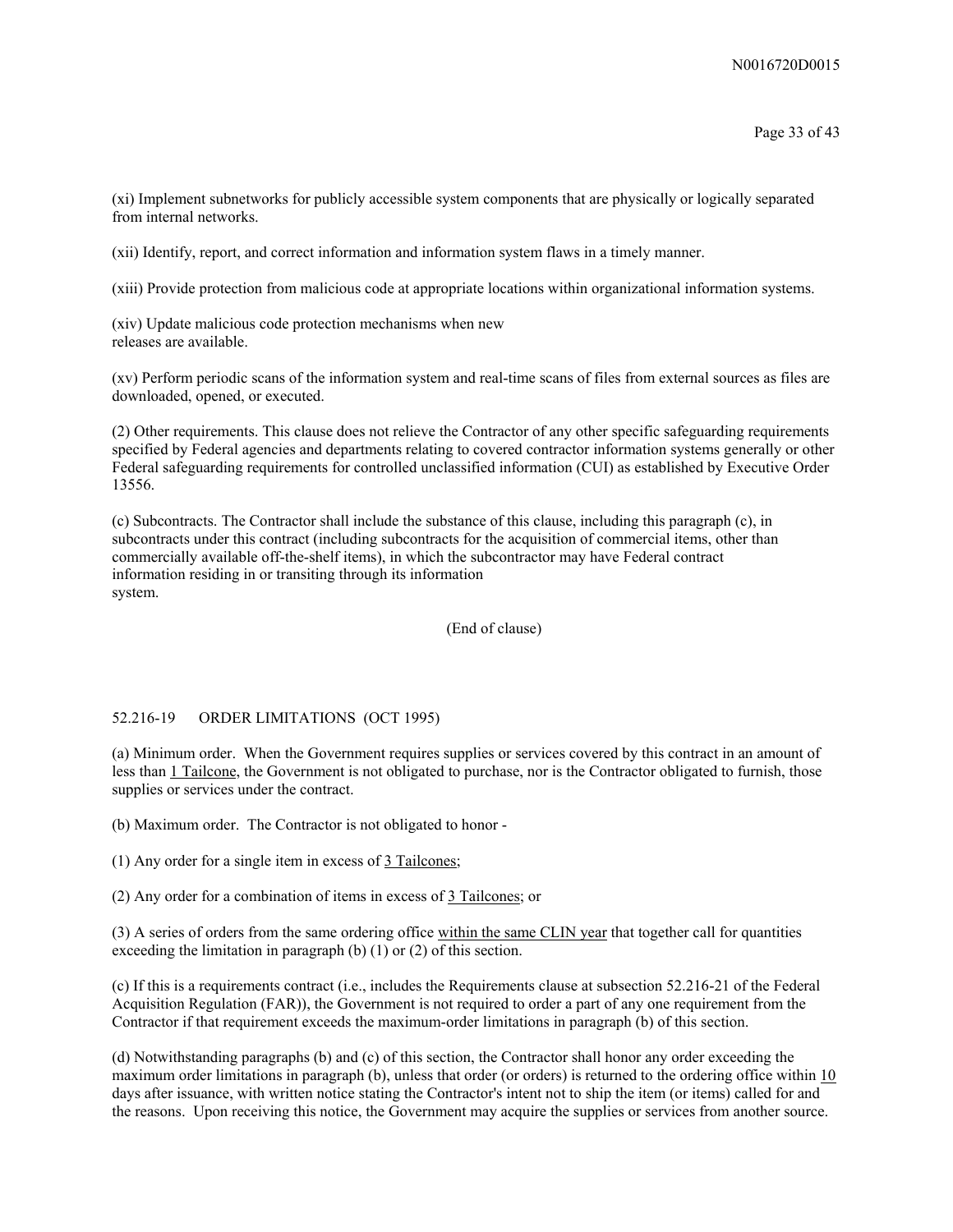Page 34 of 43

(End of clause)

## 52.216-22 INDEFINITE QUANTITY. (OCT 1995)

(a) This is an indefinite-quantity contract for the supplies or services specified, and effective for the period stated, in the Schedule. The quantities of supplies and services specified in the Schedule are estimates only and are not purchased by this contract.

(b) Delivery or performance shall be made only as authorized by orders issued in accordance with the Ordering clause. The Contractor shall furnish to the Government, when and if ordered, the supplies or services specified in the Schedule up to and including the quantity designated in the Schedule as the "maximum". The Government shall order at least the quantity of supplies or services designated in the Schedule as the "minimum".

(c) Except for any limitations on quantities in the Order Limitations clause or in the Schedule, there is no limit on the number of orders that may be issued. The Government may issue orders requiring delivery to multiple destinations or performance at multiple locations.

(d) Any order issued during the effective period of this contract and not completed within that period shall be completed by the Contractor within the time specified in the order. The contract shall govern the Contractor's and Government's rights and obligations with respect to that order to the same extent as if the order were completed during the contract's effective period; provided, that the Contractor shall not be required to make any deliveries under this contract after two years from the end of the ordering period.

(End of clause)

## 52.243-7 NOTIFICATION OF CHANGES (JAN 2017)

(a) Definitions.

"Contracting Officer," as used in this clause, does not include any representative of the Contracting Officer.

"Specifically authorized representative (SAR)," as used in this clause, means any person the Contracting Officer has so designated by written notice (a copy of which shall be provided to the Contractor) which shall refer to this subparagraph and shall be issued to the designated representative before the SAR exercises such authority.

(b) Notice. The primary purpose of this clause is to obtain prompt reporting of Government conduct that the Contractor considers to constitute a change to this contract. Except for changes identified as such in writing and signed by the Contracting Officer, the Contractor shall notify the Administrative Contracting Officer in writing, within 30 calendar days from the date that the Contractor identifies any Government conduct (including actions, inactions, and written or oral communications) that the Contractor regards as a change to the contract terms and conditions. On the basis of the most accurate information available to the Contractor, the notice shall state--

(1) The date, nature, and circumstances of the conduct regarded as a change;

(2) The name, function, and activity of each Government individual and Contractor official or employee involved in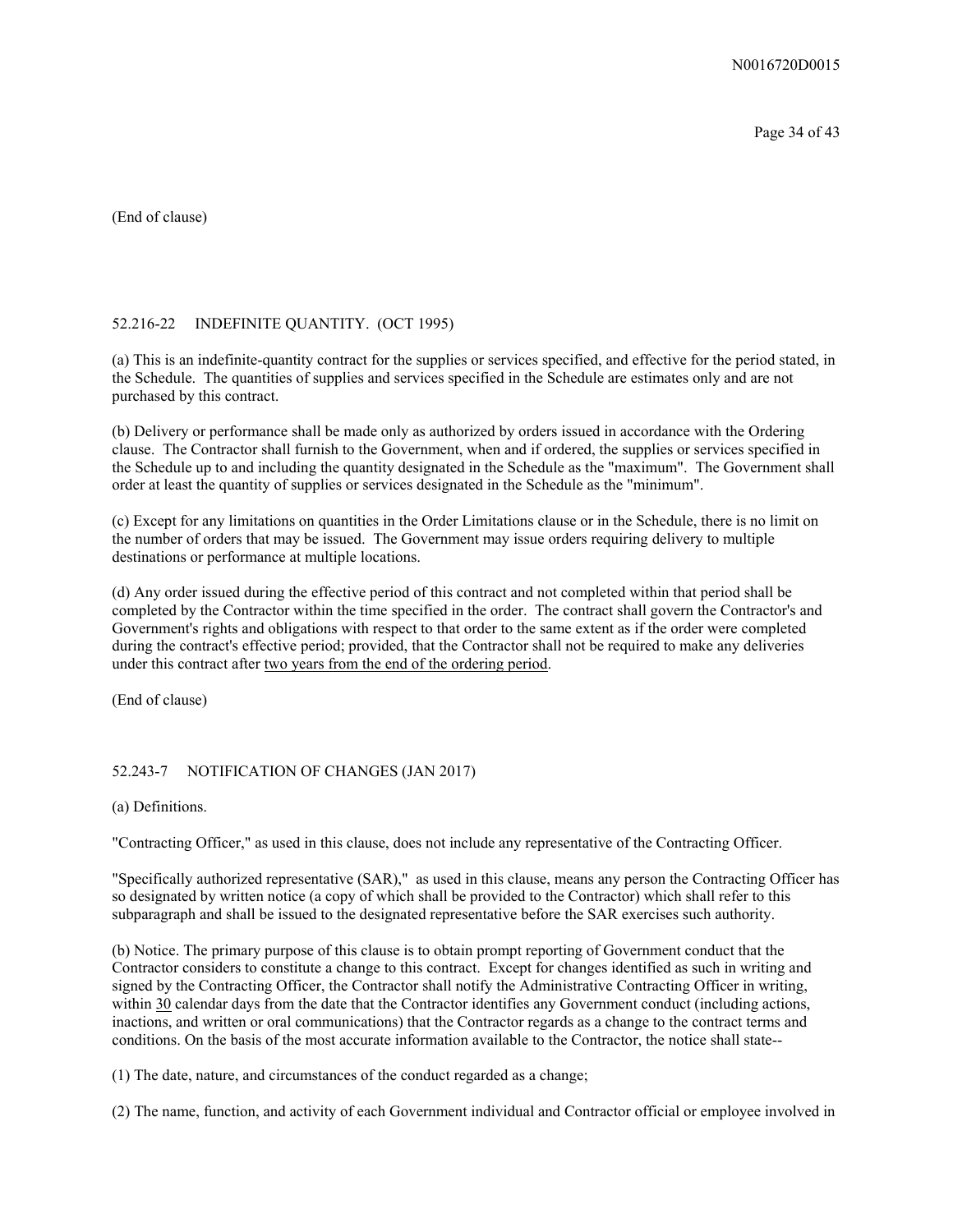or knowledgeable about such conduct;

(3) The identification of any documents and the substance of any oral communication involved in such conduct;

(4) In the instance of alleged acceleration of scheduled performance or delivery, the basis upon which it arose;

(5) The particular elements of contract performance for which the Contractor may seek an equitable adjustment under this clause, including--

(i) What line items have been or may be affected by the alleged change;

(ii) What labor or materials or both have been or may be added, deleted, or wasted by the alleged change;

(iii) To the extent practicable, what delay and disruption in the manner and sequence of performance and effect on continued performance have been or may be caused by the alleged change;

(iv) What adjustments to contract price, delivery schedule, and other provisions affected by the alleged change are estimated; and

(6) The Contractor's estimate of the time by which the Government must respond to the Contractor's notice to minimize cost, delay or disruption of performance.

(c) Continued performance. Following submission of the notice required by (b) above, the Contractor shall diligently continue performance of this contract to the maximum extent possible in accordance with its terms and conditions as construed by the Contractor, unless the notice reports a direction of the Contracting Officer or a communication from a SAR of the Contracting Officer, in either of which events the Contractor shall continue performance; provided, however, that if the Contractor regards the direction or communication as a change as described in (b) above, notice shall be given in the manner provided. All directions, communications, interpretations, orders and similar actions of the SAR shall be reduced to writing and copies furnished to the Contractor and to the Contracting Officer. The Contracting Officer shall countermand any action which exceeds the authority of the SAR.

(d) Government response. The Contracting Officer shall promptly, within 10 calendar days after receipt of notice, respond to the notice in writing. In responding, the Contracting Officer shall either--

(1) Confirm that the conduct of which the Contractor gave notice constitutes a change and when necessary direct the mode of further performance;

(2) Countermand any communication regarded as a change;

(3) Deny that the conduct of which the Contractor gave notice constitutes a change and when necessary direct the mode of further performance; or

(4) In the event the Contractor's notice information is inadequate to make a decision under (1), (2), or (3) above, advise the Contractor what additional information is required, and establish the date by which it should be furnished and the date thereafter by which the Government will respond.

(e) Equitable adjustments.

(1) If the Contracting Officer confirms that Government conduct effected a change as alleged by the Contractor, and the conduct causes an increase or decrease in the Contractor's cost of, or the time required for, performance of any part of the work under this contract, whether changed or not changed by such conduct, an equitable adjustment shall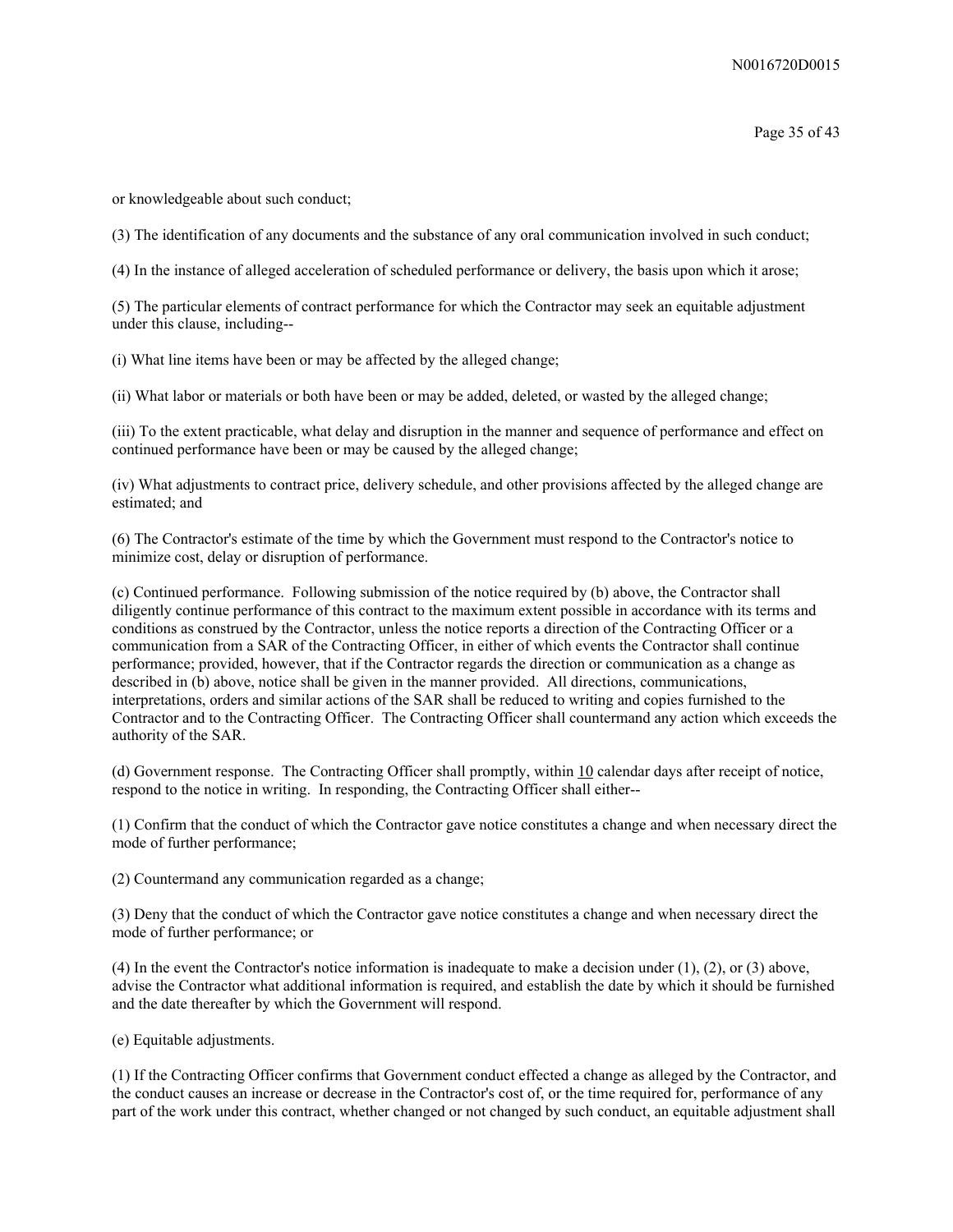Page 36 of 43

be made--

(i) In the contract price or delivery schedule or both; and

(ii) In such other provisions of the contract as may be affected.

(2) The contract shall be modified in writing accordingly. In the case of drawings, designs or specifications which are defective and for which the Government is responsible, the equitable adjustment shall include the cost and time extension for delay reasonably incurred by the Contractor in attempting to comply with the defective drawings, designs or specifications before the Contractor identified, or reasonably should have identified, such defect. When the cost of property made obsolete or excess as a result of a change confirmed by the Contracting Officer under this clause is included in the equitable adjustment, the Contracting Officer shall have the right to prescribe the manner of disposition of the property. The equitable adjustment shall not include increased costs or time extensions for delay resulting from the Contractor's failure to provide notice or to continue performance as provided, respectively, in (b) and (c) above.

Note: The phrases "contract price" and "cost" wherever they appear in the clause, may be appropriately modified to apply to cost-reimbursement or incentive contracts, or to combinations thereof.

(End of clause)

## 52.252-2 CLAUSES INCORPORATED BY REFERENCE (FEB 1998)

This contract incorporates one or more clauses by reference, with the same force and effect as if they were given in full text. Upon request, the Contracting Officer will make their full text available. Also, the full text of a clause may be accessed electronically at this/these address(es):

www.acquisition.gov/content/regulations

(End of clause)

## 52.252-6 AUTHORIZED DEVIATIONS IN CLAUSES (APR 1984)

(a) The use in this solicitation or contract of any Federal Acquisition Regulation (48 CFR Chapter 1) clause with an authorized deviation is indicated by the addition of "(DEVIATION)" after the date of the clause.

(b) The use in this solicitation or contract of any Defense Federal Acquisition Regulation (48 CFR Chapter 2) clause with an authorized deviation is indicated by the addition of "(DEVIATION)" after the name of the regulation.

(End of clause)

## 252.211-7003 ITEM UNIQUE IDENTIFICATION AND VALUATION (MAR 2016)

(a) Definitions. As used in this clause-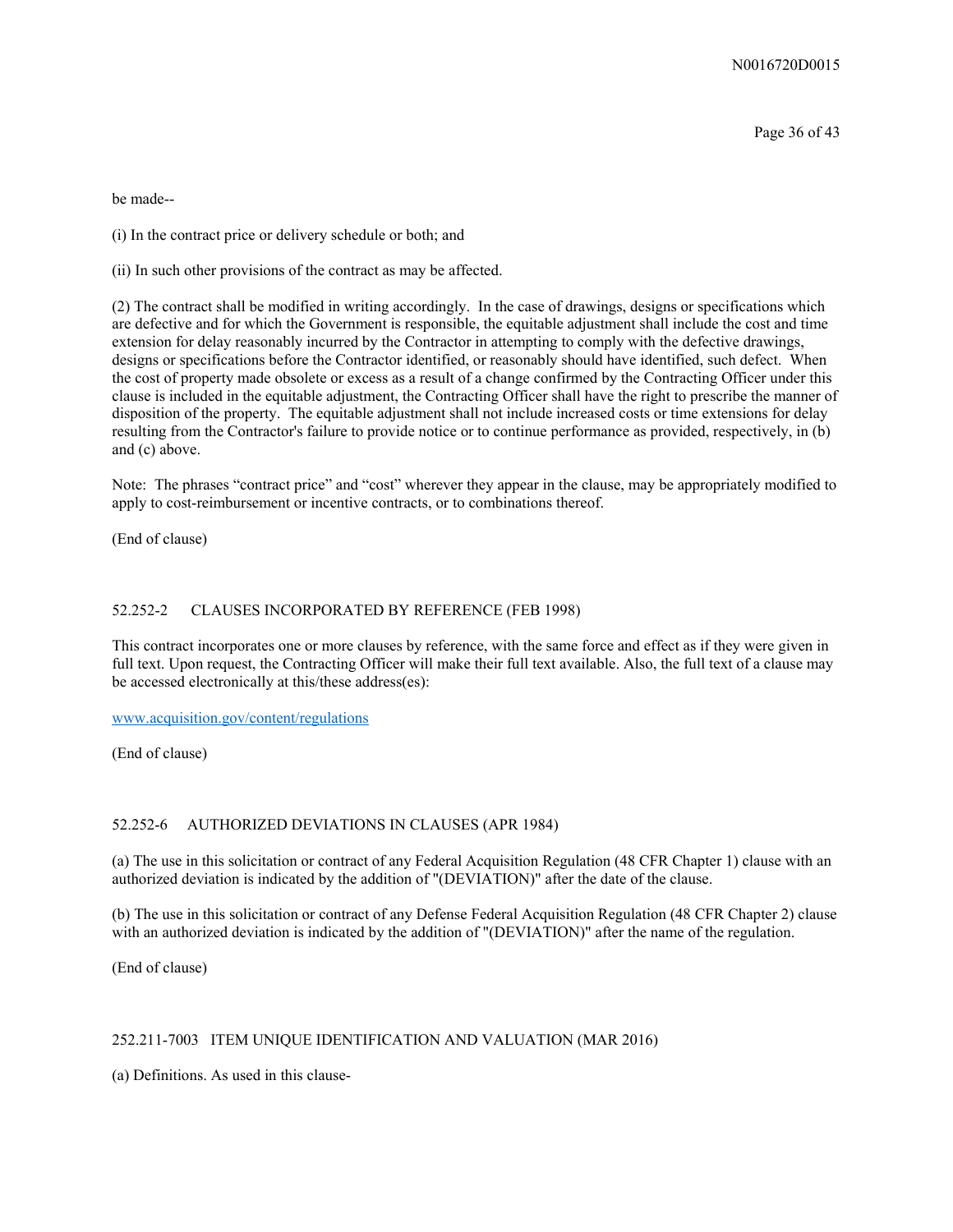Automatic identification device means a device, such as a reader or interrogator, used to retrieve data encoded on machine-readable media.

Concatenated unique item identifier means--

(1) For items that are serialized within the enterprise identifier, the linking together of the unique identifier data elements in order of the issuing agency code, enterprise identifier, and unique serial number within the enterprise identifier; or

(2) For items that are serialized within the original part, lot, or batch number, the linking together of the unique identifier data elements in order of the issuing agency code; enterprise identifier; original part, lot, or batch number; and serial number within the original part, lot, or batch number.

Data Matrix means a two-dimensional matrix symbology, which is made up of square or, in some cases, round modules arranged within a perimeter finder pattern and uses the Error Checking and Correction 200 (ECC200) specification found within International Standards Organization (ISO)/International Electrotechnical Commission (IEC) 16022.

Data qualifier means a specified character (or string of characters) that immediately precedes a data field that defines the general category or intended use of the data that follows.

DoD recognized unique identification equivalent means a unique identification method that is in commercial use and has been recognized by DoD. All DoD recognized unique identification equivalents are listed at http://www.acq.osd.mil/dpap/pdi/uid/iuid\_equivalents.html.

DoD item unique identification means a system of marking items delivered to DoD with unique item identifiers that have machine-readable data elements to distinguish an item from all other like and unlike items. For items that are serialized within the enterprise identifier, the unique item identifier shall include the data elements of the enterprise identifier and a unique serial number. For items that are serialized within the part, lot, or batch number within the enterprise identifier, the unique item identifier shall include the data elements of the enterprise identifier; the original part, lot, or batch number; and the serial number.

Enterprise means the entity (e.g., a manufacturer or vendor) responsible for assigning unique item identifiers to items.

Enterprise identifier means a code that is uniquely assigned to an enterprise by an issuing agency.

Government's unit acquisition cost means--

(1) For fixed-price type line, subline, or exhibit line items, the unit price identified in the contract at the time of delivery;

(2) For cost-type or undefinitized line, subline, or exhibit line items, the Contractor's estimated fully burdened unit cost to the Government at the time of delivery; and

(3) For items produced under a time-and-materials contract, the Contractor's estimated fully burdened unit cost to the Government at the time of delivery.

Issuing agency means an organization responsible for assigning a globally unique identifier to an enterprise, as indicated in the Register of Issuing Agency Codes for ISO/IEC 15459, located at http://www.aimglobal.org/?Reg\_Authority15459.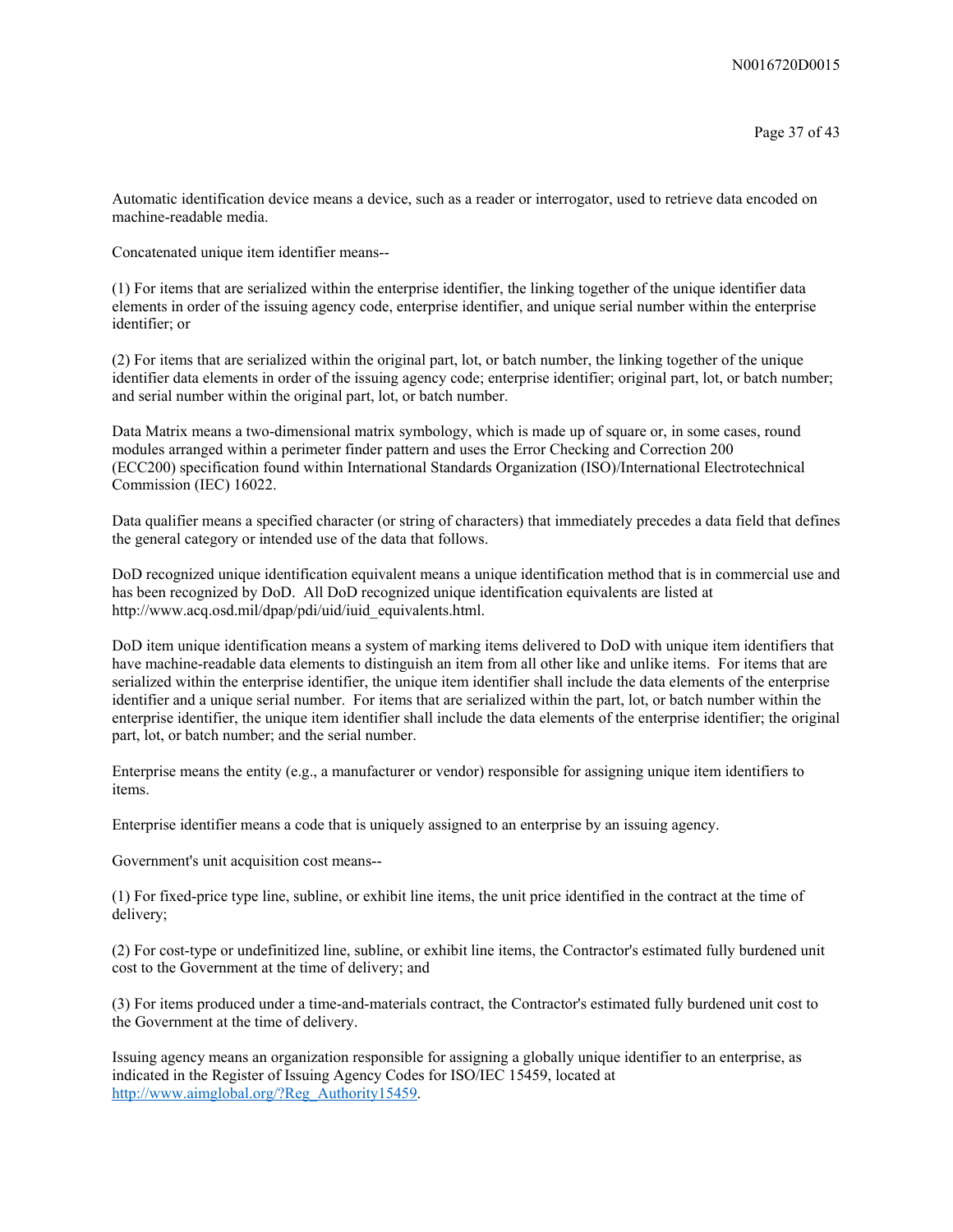Issuing agency code means a code that designates the registration (or controlling) authority for the enterprise identifier.

Item means a single hardware article or a single unit formed by a grouping of subassemblies, components, or constituent parts.

Lot or batch number means an identifying number assigned by the enterprise to a designated group of items, usually referred to as either a lot or a batch, all of which were manufactured under identical conditions.

Machine-readable means an automatic identification technology media, such as bar codes, contact memory buttons, radio frequency identification, or optical memory cards.

Original part number means a combination of numbers or letters assigned by the enterprise at item creation to a class of items with the same form, fit, function, and interface.

Parent item means the item assembly, intermediate component, or subassembly that has an embedded item with a unique item identifier or DoD recognized unique identification equivalent.

Serial number within the enterprise identifier means a combination of numbers, letters, or symbols assigned by the enterprise to an item that provides for the differentiation of that item from any other like and unlike item and is never used again within the enterprise.

Serial number within the part, lot, or batch number means a combination of numbers or letters assigned by the enterprise to an item that provides for the differentiation of that item from any other like item within a part, lot, or batch number assignment.

Serialization within the enterprise identifier means each item produced is assigned a serial number that is unique among all the tangible items produced by the enterprise and is never used again. The enterprise is responsible for ensuring unique serialization within the enterprise identifier.

Serialization within the part, lot, or batch number means each item of a particular part, lot, or batch number is assigned a unique serial number within that part, lot, or batch number assignment. The enterprise is responsible for ensuring unique serialization within the part, lot, or batch number within the enterprise identifier.

Type designation means a combination of letters and numerals assigned by the Government to a major end item, assembly or subassembly, as appropriate, to provide a convenient means of differentiating between items having the same basic name and to indicate modifications and changes thereto.

Unique item identifier means a set of data elements marked on items that is globally unique and unambiguous. The term includes a concatenated unique item identifier or a DoD recognized unique identification equivalent.

Unique item identifier type means a designator to indicate which method of uniquely identifying a part has been used. The current list of accepted unique item identifier types is maintained at http://www.acq.osd.mil/dpap/pdi/uid/uii\_types.html.

(b) The Contractor shall deliver all items under a contract line, subline, or exhibit line item.

(c) Unique item identifier. (1) The Contractor shall provide a unique item identifier for the following:

(i) Delivered items for which the Government's unit acquisition cost is \$5,000 or more, except for the following line items: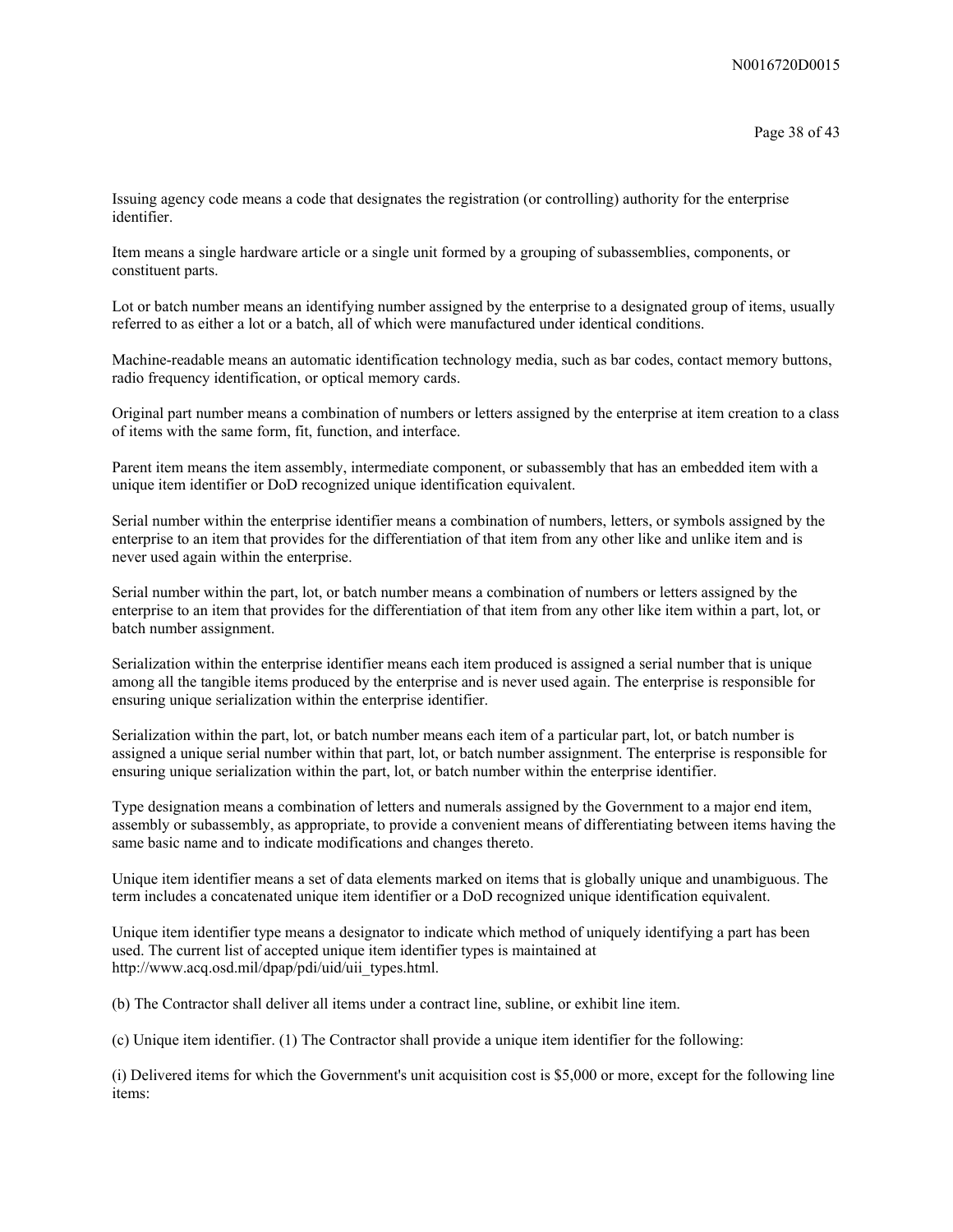## Page 39 of 43

------------------------------------------------------------------------ Contract line, subline, or exhibit line item No. Item description ------------------------------------------------------------------------ ................................... ------------------------------------------------------------------------

(ii) Items for which the Government's unit acquisition cost is less than \$5,000 that are identified in the Schedule or the following table:

------------------------------------------------------------------------ Contract line, subline, or exhibit line item No. Item description ------------------------------------------------------------------------ ................................... ------------------------------------------------------------------------

(If items are identified in the Schedule, insert ``See Schedule'' in this table.)

(iii) Subassemblies, components, and parts embedded within delivered items, items with warranty requirements, DoD serially managed reparables and DoD serially managed nonreparables as specified in Attachment Number ----.

(iv) Any item of special tooling or special test equipment as defined in FAR 2.101 that have been designated for preservation and storage for a Major Defense Acquisition Program as specified in Attachment Number ----.

(v) Any item not included in paragraphs  $(c)(1)(i)$ ,  $(ii)$ ,  $(iii)$ , or

(iv) of this clause for which the contractor creates and marks a unique item identifier for traceability.

(2) The unique item identifier assignment and its component data element combination shall not be duplicated on any other item marked or registered in the DoD Item Unique Identification Registry by the contractor.

(3) The unique item identifier component data elements shall be marked on an item using two dimensional data matrix symbology that complies with ISO/IEC International Standard 16022, Information technology--International symbology specification--Data matrix; ECC200 data matrix specification.

(4) Data syntax and semantics of unique item identifiers. The Contractor shall ensure that--

(i) The data elements (except issuing agency code) of the unique item identifier are encoded within the data matrix symbol that is marked on the item using one of the following three types of data qualifiers, as determined by the Contractor:

(A) Application Identifiers (AIs) (Format Indicator 05 of ISO/IEC International Standard 15434), in accordance with ISO/IEC International Standard 15418, Information Technology--EAN/UCC Application Identifiers and Fact Data Identifiers and Maintenance and ANSI MH 10.8.2 Data Identifier and Application Identifier Standard.

(B) Data Identifiers (DIs) (Format Indicator 06 of ISO/IEC International Standard 15434), in accordance with ISO/IEC International Standard 15418, Information Technology--EAN/UCC Application Identifiers and Fact Data Identifiers and Maintenance and ANSI MH 10.8.2 Data Identifier and Application Identifier Standard.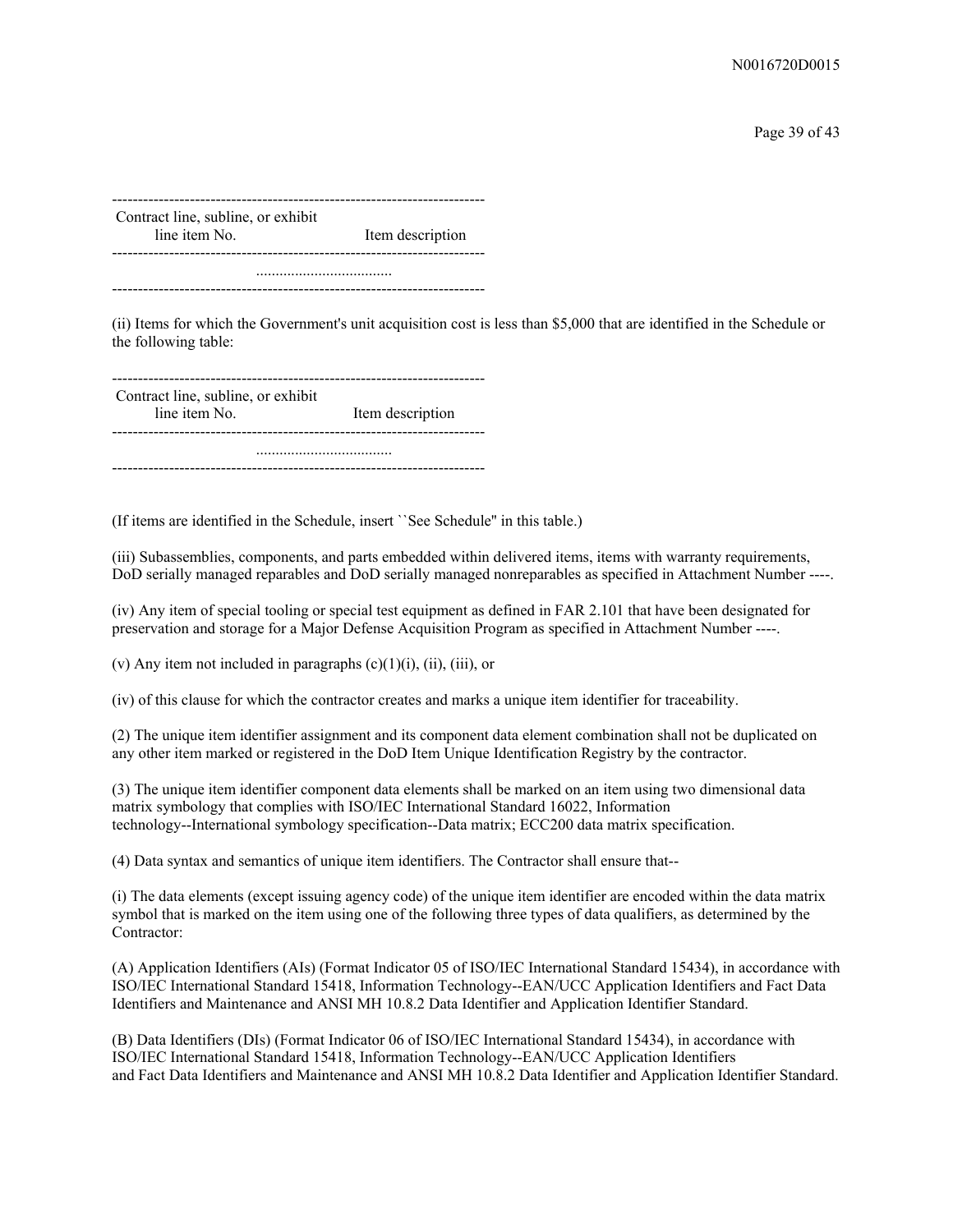Page 40 of 43

(C) Text Element Identifiers (TEIs) (Format Indicator 12 of ISO/IEC International Standard 15434), in accordance with the Air Transport Association Common Support Data Dictionary; and

(ii) The encoded data elements of the unique item identifier conform to the transfer structure, syntax, and coding of messages and data formats specified for Format Indicators 05, 06, and 12 in ISO/IEC International Standard 15434, Information Technology-Transfer Syntax for High Capacity Automatic Data Capture Media.

(5) Unique item identifier.

(i) The Contractor shall--

(A) Determine whether to--

(1) Serialize within the enterprise identifier;

(2) Serialize within the part, lot, or batch number; or

(3) Use a DoD recognized unique identification equivalent (e.g. Vehicle Identification Number); and

(B) Place the data elements of the unique item identifier (enterprise identifier; serial number; DoD recognized unique

identification equivalent; and for serialization within the part, lot, or batch number only: Original part, lot, or batch number) on items requiring marking by paragraph (c)(1) of this clause, based on the criteria provided in MIL-STD-130, Identification Marking of U.S. Military Property, latest version;

(C) Label shipments, storage containers and packages that contain uniquely identified items in accordance with the requirements of MIL-STD-129, Military Marking for Shipment and Storage, latest version; and

(D) Verify that the marks on items and labels on shipments, storage containers, and packages are machine readable and conform to the applicable standards. The contractor shall use an automatic identification technology device for this verification that has been programmed to the requirements of Appendix A, MIL-STD-130, latest version.

(ii) The issuing agency code--

(A) Shall not be placed on the item; and

(B) Shall be derived from the data qualifier for the enterprise identifier.

(d) For each item that requires item unique identification under paragraph  $(c)(1)(i)$ , (ii), or (iv) of this clause or when item unique identification is provided under paragraph  $(c)(1)(v)$ , in addition to the information provided as part of the Material Inspection and Receiving Report specified elsewhere in this contract, the Contractor shall report at the time of delivery, as part of the Material Inspection and Receiving Report, the following information:

(1) Unique item identifier.

(2) Unique item identifier type.

(3) Issuing agency code (if concatenated unique item identifier is used).

(4) Enterprise identifier (if concatenated unique item identifier is used).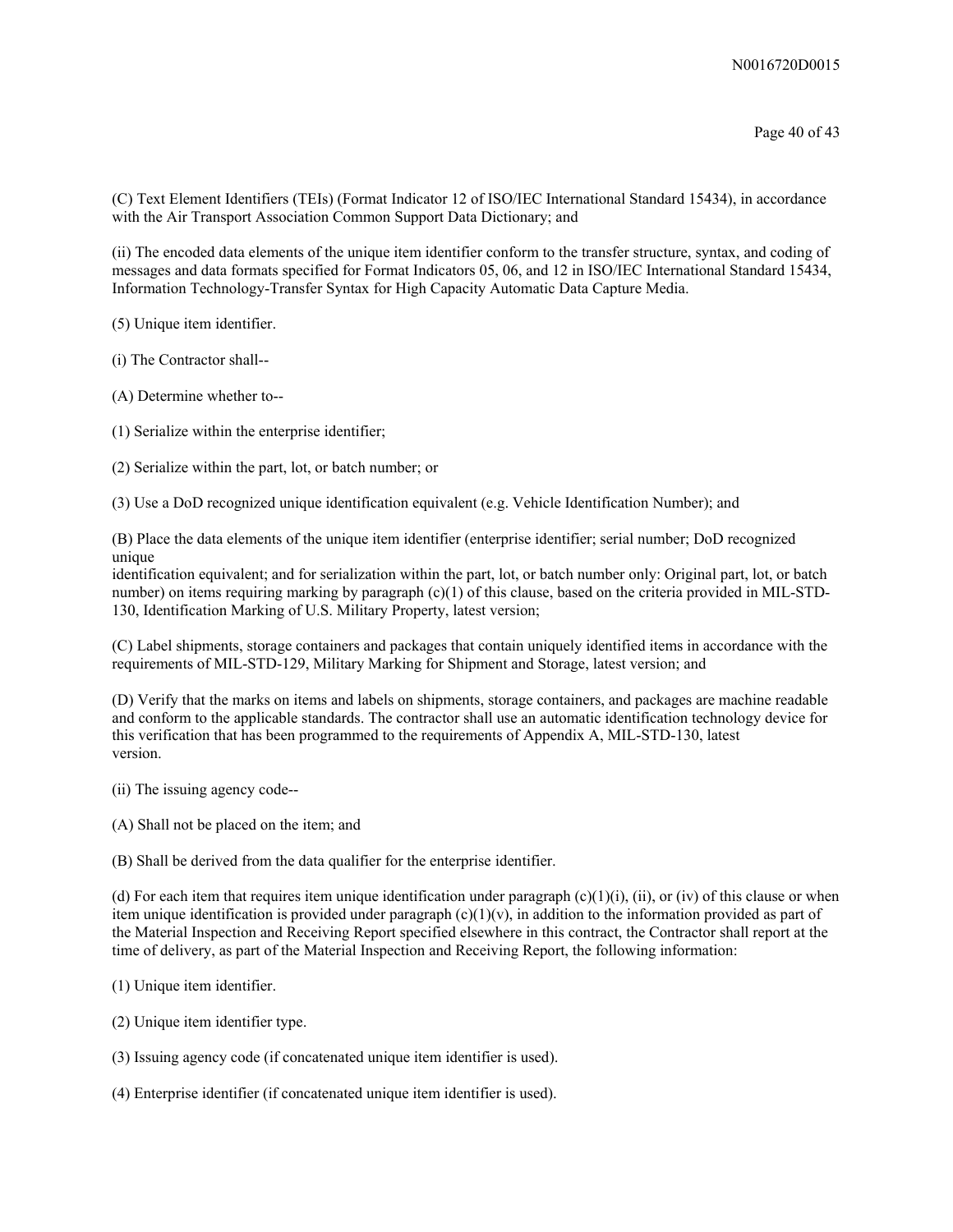Page 41 of 43

- (5) Original part number (if there is serialization within the original part number).
- (6) Lot or batch number (if there is serialization within the lot or batch number).
- (7) Current part number (optional and only if not the same as the original part number).
- (8) Current part number effective date (optional and only if current part number is used).
- (9) Serial number (if concatenated unique item identifier is used).
- (10) Government's unit acquisition cost.
- (11) Unit of measure.
- (12) Type designation of the item as specified in the contract schedule, if any.
- (13) Whether the item is an item of Special Tooling or Special Test Equipment.
- (14) Whether the item is covered by a warranty.

(e) For embedded subassemblies, components, and parts that require DoD unique item identification under paragraph (c)(1)(iii) of this clause, the Contractor shall report as part of, or associated with, the Material Inspection and Receiving Report specified elsewhere in this contract, the following information:

(1) Unique item identifier of the parent item under paragraph (c)(1) of this clause that contains the embedded subassembly, component, or part.

- (2) Unique item identifier of the embedded subassembly, component, or part.
- (3) Unique item identifier type.\*\*
- (4) Issuing agency code (if concatenated unique item identifier is used).\*\*
- (5) Enterprise identifier (if concatenated unique item identifier is used).\*\*
- (6) Original part number (if there is serialization within the original part number).\*\*
- (7) Lot or batch number (if there is serialization within the lot or batch number).\*\*
- (8) Current part number (optional and only if not the same as the original part number).\*\*
- (9) Current part number effective date (optional and only if current part number is used).\*\*
- (10) Serial number (if concatenated unique item identifier is used).\*\*
- (11) Description.
- \*\* Once per item.
- (f) The Contractor shall submit the information required by paragraphs (d) and (e) of this clause as follows: